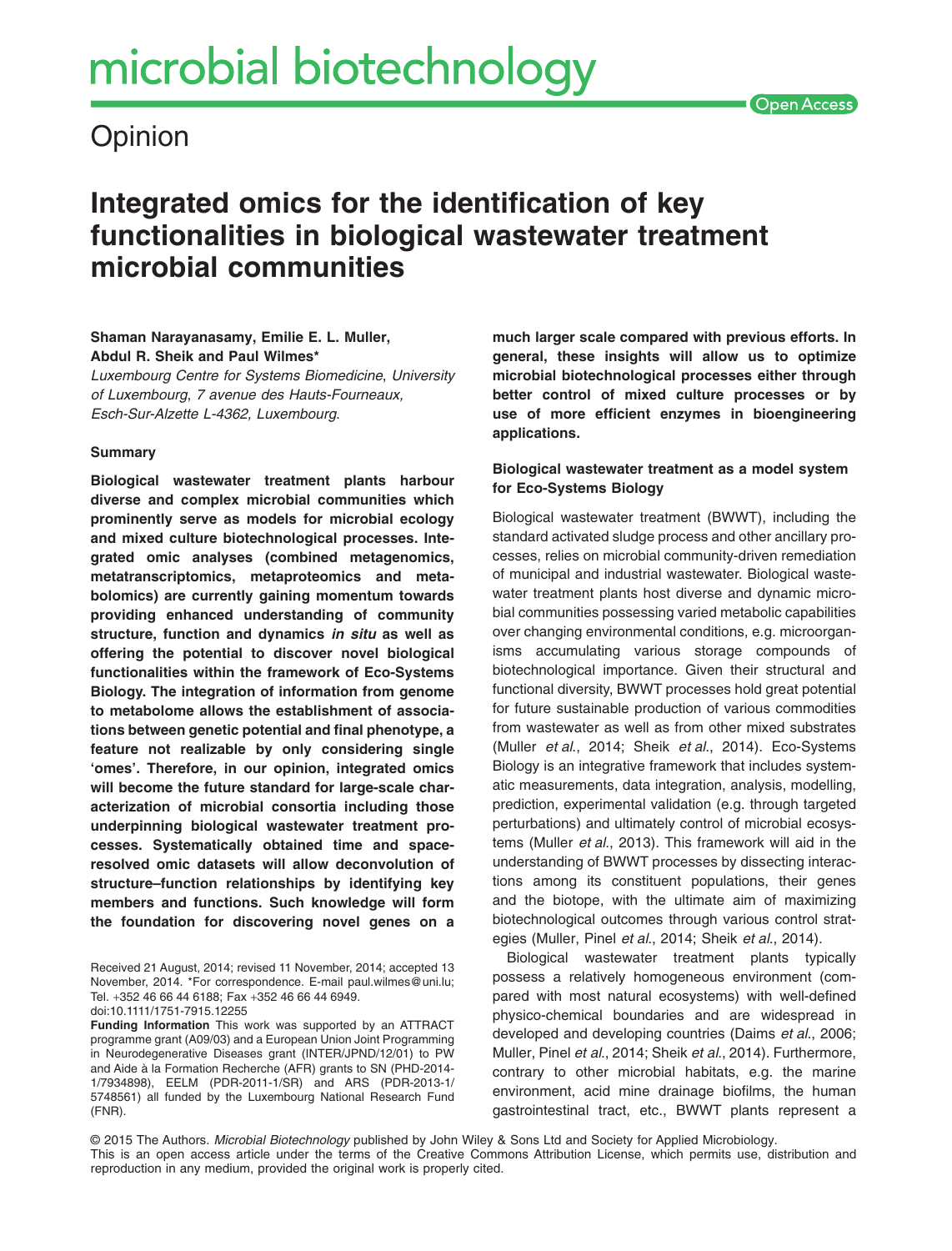

**Fig. 1.** The path from large-scale integrated omics to hypothesis testing and biotechnological application in the context of biological wastewater treatment

convenient and virtually unlimited source of spatially and temporally resolved samples (Fig. 1; step 1). Physicochemical parameters such as temperature, pH, oxygen and nutrient concentrations are routinely monitored and recorded, thereby facilitating hypothesis formulation and verification in rapid succession. This allows for example, the establishment of causal links between the influence of certain environmental parameters on microbial community structure and/or function derived from temporal sampling. Importantly, microbial consortia from BWWT plants are very amenable to experimental validation at differing scales, ranging from laboratory-scale bioreactors to fullscale plants (see section "From Eco-Systems Biology to biotechnology" below).

While being highly dynamic, microbial communities within BWWT plants maintain a medium to high range of diversity/complexity, thereby exhibiting a baseline stability over time such that there is temporal succession of repeatedly few quantitatively dominant populations (Albertsen *et al*., 2012; Zhang *et al*., 2012; Muller, Pinel *et al*., 2014; N. Pinel, pers. comm.). These characteristics reduce the complexity of downstream omic data analyses. In particular, given sufficient sequencing depth, current *de novo* metagenomic assemblers are highly effective for medium complexity communities, such as BWWT plant microbial communities (Segata *et al*., 2013; Muller, Pinel *et al*., 2014). Representative population-level genomic reconstructions can now be obtained for abundant community members (Albertsen *et al*., 2013; Muller, Pinel *et al*., 2014), and such genomic information is vital for the meaningful interpretation of additional functional omic data. Overall, BWWT plant microbial communities represent an important intermediary step/model between communities of lower diversity, e.g. acid mine drainage biofilms (Denef *et al*., 2010), and complex communities such as those from soil environments (Mocali and Benedetti, 2010), while retaining important hallmarks of both extremes including, for example, quantitative

© 2015 The Authors. *Microbial Biotechnology* published by John Wiley & Sons Ltd and Society for Applied Microbiology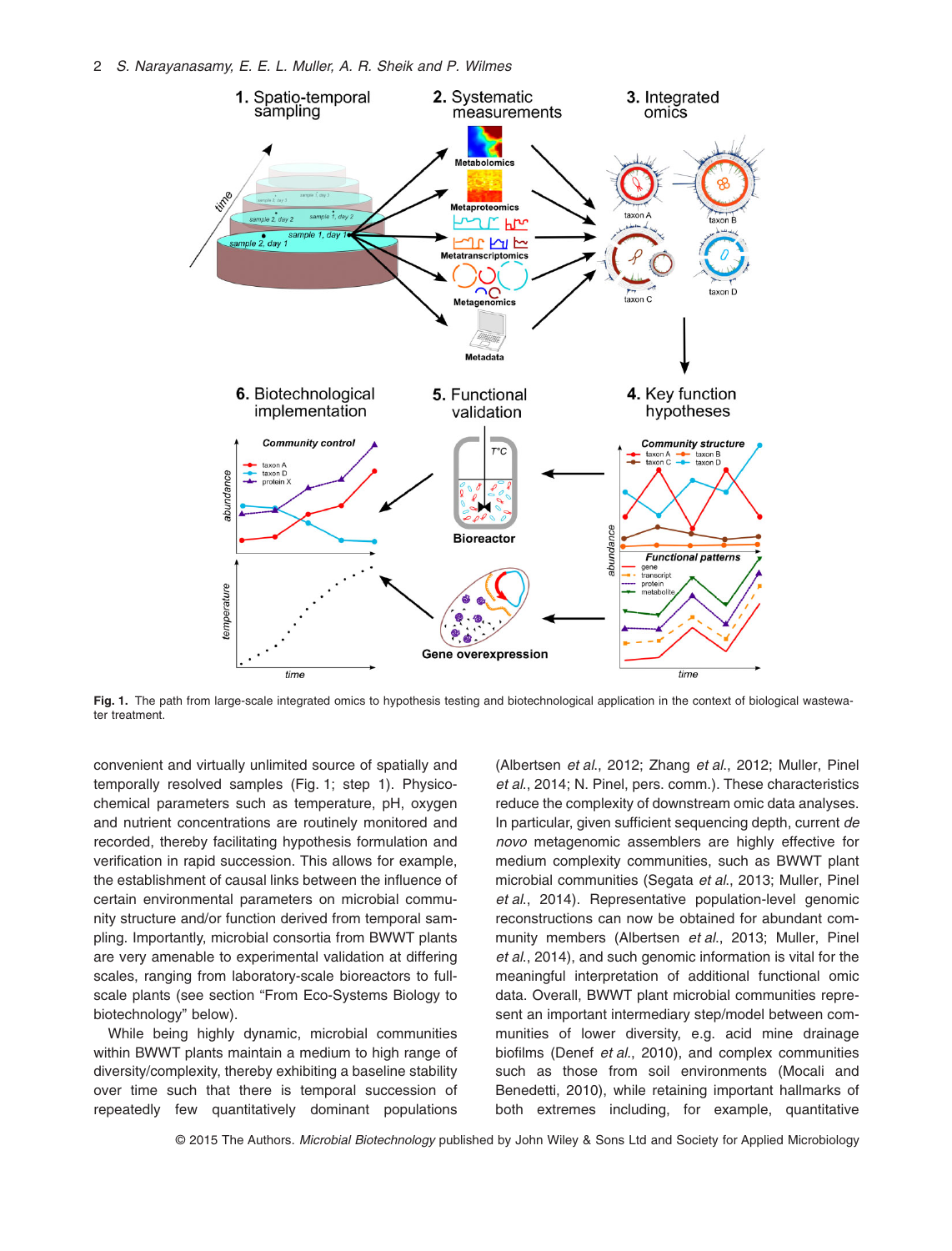dominance of specific taxa (a characteristic of acid mine drainage biofilm communities), rapid stochastic environmental fluctuations (a characteristic of soil environments). Therefore, BWWT plant microbial communities exhibit important properties rendering them an ideal model for microbial ecology (Daims *et al*., 2006), and more specifically eco-systematic omic studies in line with a discoverydriven planning approach (Muller *et al*., 2013).

# **Laboratory protocols, systematic measurements and** *in silico* **analyses**

Mixed microbial communities, such as those present in BWWT plants, exhibit varying degrees of inter- and intrasample heterogeneity, rendering standard (i.e. originally designed for pure isolate culture systems) biomolecular extractions protocols and computational analyses ineffective (Muller *et al*., 2013; Roume *et al*., 2013a). In our opinion, it is therefore absolutely essential to apply tailored and systematic approaches such as the biomolecular isolation protocol designed by Roume and colleagues (Roume *et al*., 2013a) to microbial communities. The protocol allows the sequential isolation of highquality genomic deoxyribonucleic acid (DNA), ribonucleic acid (RNA), small RNA, proteins and metabolites from a single, undivided sample for subsequent systematic multiomic measurements (Fig. 1, step 2). Importantly, this eliminates the need for subsampling the heterogeneous biomass and, therefore, reduces the noise arising from incongruous omics data in the subsequent downstream integration and analysis steps (Fig. 1, step 3; Muller *et al*., 2013; Roume *et al*., 2013a,b).

Following standardized and systematized biomolecular isolations, multi-omic datasets are generated in addition to the physico-chemical parameters recorded at the time of sampling (Fig. 1; step 2). The multi-omic data are then subjected to bioinformatic pre-processing and analyses. Preliminary characterization of microbial communities can be facilitated either by high-throughput ribosomal RNA gene amplicon sequencing to determine broad community composition from shotgun metagenomic analyses to resolve the overall structure as well as the functional potential of the communities (Vanwonterghem *et al*., 2014). More importantly, hybrid *de novo* assemblies of metagenomic and metatranscriptomic reads promises higher quality compared with conventional *de novo* metagenomic assemblies due to the ability to reconstruct and resolve genomic complements of low abundance (i.e. low metagenomic coverage) yet highly active populations (i.e. high metatranscriptomic coverage for expressed genes; Muller, Pinel *et al*., 2014). Hybrid assemblies allow high-quality population-level genomic reconstructions after the application of binning/classification methods, such as those developed for a single sample (Laczny *et al*., 2014) or for spatio-temporally resolved samples (Albertsen *et al*., 2013; Alneberg *et al*., 2014; Nielsen *et al*., 2014). Furthermore, hybrid metagenomic and metatranscriptomic data assemblies allow the resolution of genetic variations with higher confidence through replication and highlights their potential relative importance, thereby allowing more detailed short-term evolutionary inferences regarding specific populations and while increasing sensitivity for downstream metaproteomic analysis (Muller, Pinel *et al*., 2014). Thus, the generation of metatranscriptomic and metaproteomic data is crucial to fully understand the functional capacity of microbial communities. Therefore, we believe that the integrated omic approach as elucidated by Muller and colleagues (Muller, Pinel *et al*., 2014), from systematic measurements to *in silico* analysis, is highly effective in: (i) minimizing errors by cancelling out noise and biases stemming from single omic analyses and (ii) optimizing/ maximizing overall data usage.

Although high-throughput metagenomics and metatranscriptomics allow deep profiling of microbial communities at relatively low cost, existing sequence-based approaches do have some important limitations. Given the availability of omic technologies and their nonprohibitive costs (in particular for metagenomics and metatranscriptomics), fully integrated omic analyses should be applied routinely in the study of microbial consortia for greater effectiveness. For instance, despite this wealth of information, current metagenomic assemblies and analysis schemes, metagenomic (and metatranscriptomic) data resulting from the use of current short-read sequencing and assembly approaches do not allow the comprehensive resolution of microdiversity, e.g. genetic heterogeneity of microbial populations (Wilmes *et al*., 2009). Furthermore, RNAseq technologies are subject to biases stemming from the extensive, yet compulsory pre-processing steps (Lahens *et al*., 2014), thereby affecting the resulting metatranscriptomic data. On the other hand, chromatography and mass spectrometry-based metaproteomics and metabolomics currently remain limited in their profiling depth. While the situation for metaproteomics is rapidly improving (Hettich *et al*., 2012), community-wide metabolomic studies are still limited in their scope due to the poor detection/ sensitivity of high-throughput metabolomic instruments and high dependency on a limited knowledgebase reflected in current metabolite databases. Overall, we anticipate significant technological advancements in all high-throughput measurement techniques particularly in the area of long-read sequencing, chromatography as well as mass spectrometry. Naturally, these technological improvements will be complemented by equally sophisticated *in silico* data processing and analysis methods, which in turn will allow integrated omics to provide

© 2015 The Authors. *Microbial Biotechnology* published by John Wiley & Sons Ltd and Society for Applied Microbiology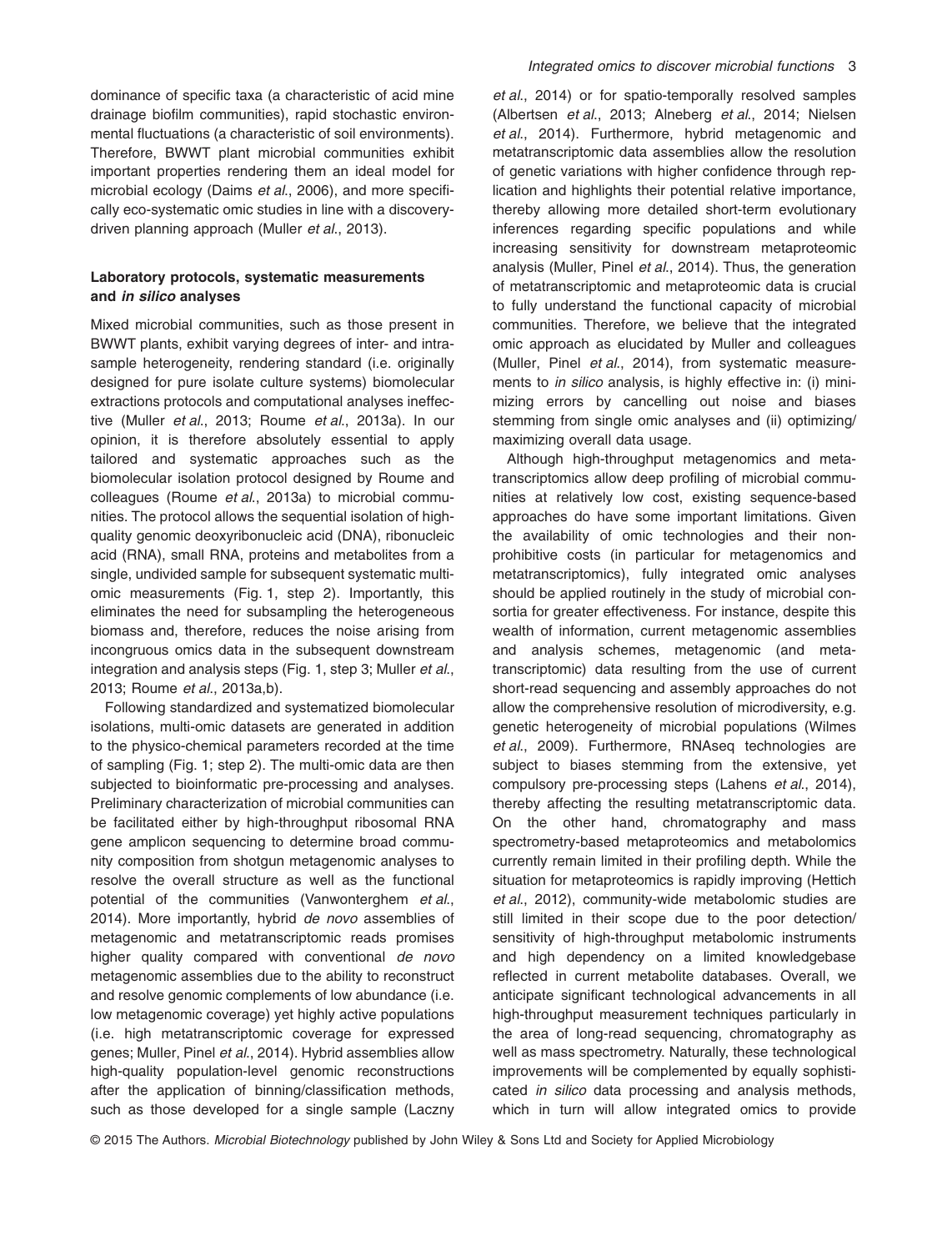comprehensive multi-level snapshots of microbial population structures and functions *in situ* (Fig. 1; step 3).

In our opinion, the real power of the integrated omics approach within the Eco-Systems Biology framework will stem from applying the approach to temporally and spatially resolved samples (Fig. 1, steps 1 to 4; Muller *et al*., 2013; Zarraonaindia *et al*., 2013). In combination with appropriate statistical and mathematical modelling methods, the deconvolution of the data will unveil unprecedented insights into the structure and function of microbial communities (Fig. 1; step 4; Muller *et al*., 2013; Segata *et al*., 2013; Zarraonaindia *et al*., 2013). Data mining, machine learning and/or modelling approaches will be useful for extracting features of interest, e.g. known and unknown populations/genes, and also to derive associations (or links) between desired features utilizing measures such as correlation, co-occurrence, mutual information and hyper-geometric overlap (Muller *et al*., 2013; Segata *et al*., 2013). Such associations may allow the prediction of gene functions using the concept of 'guilt by association' and interactions/dependencies between community members (Wolfe *et al*., 2005; Segata *et al*., 2013; Solomon *et al*., 2014). Biological wastewater treatment plants offer particularly exciting opportunities to link responses in community structure and function to fluctuating environmental conditions because of the relative ease of sampling and routine recording of metadata (Muller *et al*., 2013; Segata *et al*., 2013; Vanwonterghem *et al*., 2014). Systematic omic analyses of BWWT microbial communities may therefore uncover (i) the effect of physico-chemical parameters on the expression of specific genes or phenotypes and (ii) the linkage of unknown genes to specific metabolites as well as to both known and unknown community members. However, the derived associations will always be 'mere' hypotheses, which will require rigorous testing through targeted laboratory experiments (Fig. 1; step 5) and/or *in situ* perturbation experiments followed by additional omic measurements (Muller *et al*., 2013; Segata *et al*., 2013).

#### **Moving beyond associations and hypotheses**

Although integrated omics-based approaches are highly effective for large-scale analysis and formulation of hypotheses (including within the context of BWWT plant communities), these efforts are limited due to current high-throughput measurement methods (see previous section) and the reliance on *a priori* knowledge for both taxonomical and functional inferences (Röling *et al*., 2010). Hence, there is a need to validate newly generated hypotheses using full-scale plants, customized laboratory-based experiments, such as batch cultures, bioreactors or pilot plants (Fig. 1; step 5) and/or single-cell methods. Hypotheses may be tested using additional integrated omic datasets generated from ancillary samples (e.g. Muller, Pinel *et al*, 2014) by using molecular biology techniques such as heterologous gene expression (e.g. Wexler *et al*., 2005; Maixner *et al*., 2008) or single-cell approaches using microautoradiography-fluorescent in situ hybridisation (MAR-FISH), nano-scale secondary-ion mass spectrometry (nanoSIMS) and/or Raman spectroscopy (e.g. Huang *et al*., 2007; Lechene *et al*., 2007; Musat *et al*., 2012). Such a combination of technologies can be used to test hypotheses regarding (i) community dynamics, (ii) gene expression patterns/interactions, (iii) metabolite abundances, (iv) effect of physico-chemical factors on distinct microbial species and functionalities, (v) gene function associations between any of these. Identified patterns may be subsequently formulated as cues and can be used as input to facilitate knowledge-driven control of different microbial community structures and/or functions (Fig. 1; step 6). Thus, large-scale integrated omic analyses of *in situ* biological samples (section "Laboratory protocols, systematic measurements and *in silico* analyses"), coupled to carefully controlled laboratory experiments, will allow the effective elucidation of novel functions within BWWT plant microbial communities with potential biotechnological applications.

#### **From Eco-Systems Biology to biotechnology**

Knowledge of gene function, regulation and physiological potential derived from integrated omic data over different spatial and temporal scales holds great promise in harnessing the biotechnological potential of microbial consortia. In particular, advancements in integrated omics followed by hypothesis testing may generate new knowledge (Muller *et al*., 2013), which may for example be exploited in new approaches for the optimized production of biotechnologically relevant compounds under varying environmental conditions (Chen and Nielsen, 2013). The derived knowledge-base may further be used to fine-tune metabolic pathways at the transcriptional, translational and post-translational levels using the ever-expanding synthetic biology toolbox (Peralta-Yahya *et al*., 2012). Examples of possible future applications may include, for instance the bioengineering of fatty acid utilization and production for the production of biodiesel from 'dirty' mixed substrates, the engineering of different gene combinations for the production of various alcohols from mixed substrates (Lee *et al*., 2008) and the generation of hybrid processes by combining biological and chemical production steps resulting in new compounds that could serve as biofuels (Román-Leshkov *et al*., 2007). Through exploration of BWWT plant microbial consortia using integrated omics, we are therefore poised to unravel key functionalities, which will find applications in a whole range of different biotechnologies. In this context,

© 2015 The Authors. *Microbial Biotechnology* published by John Wiley & Sons Ltd and Society for Applied Microbiology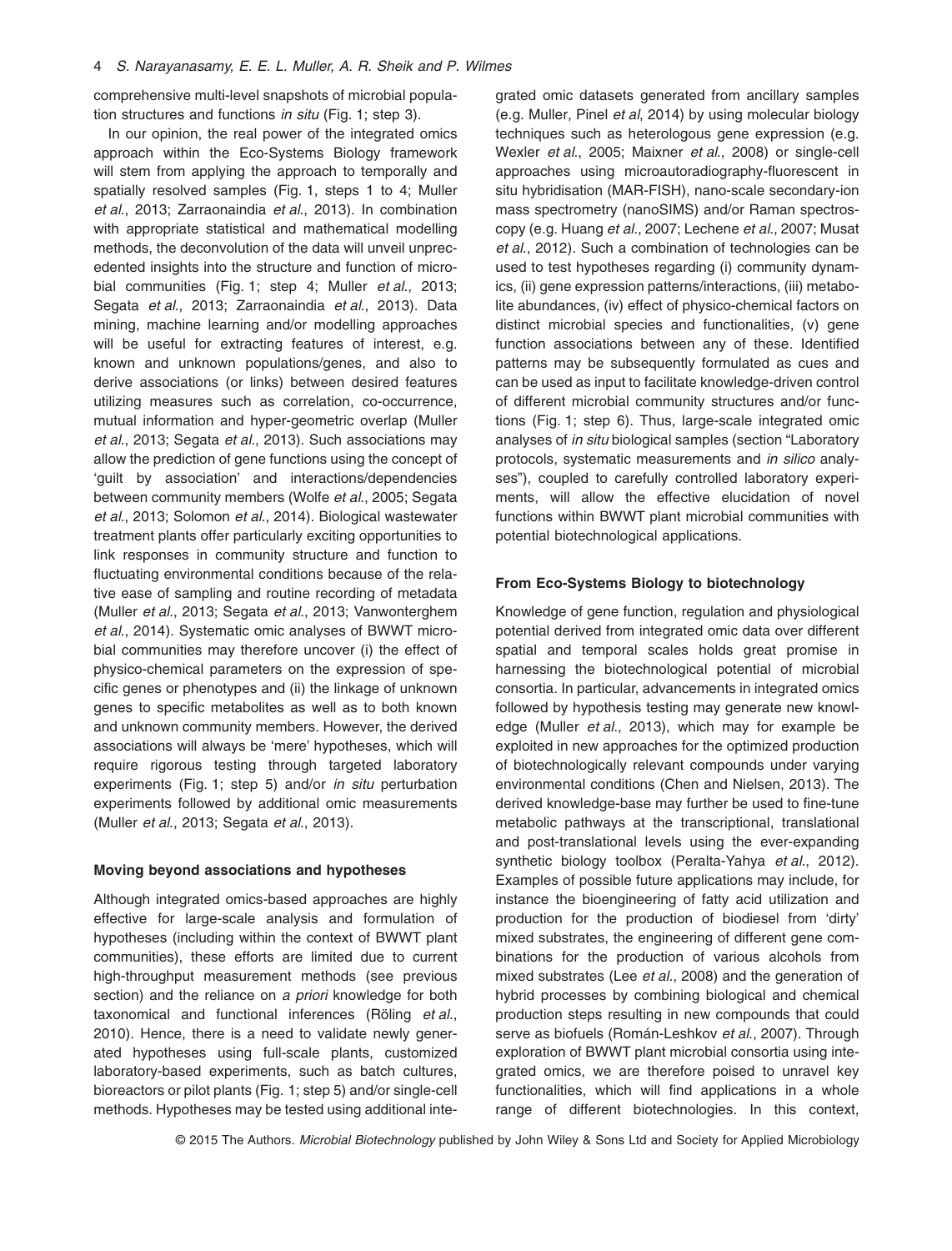integrated omics through facilitating direct linkages between genetic potential and final phenotype may become an essential tool in future bioprospecting. Therefore, in our opinion, integrated omics will become the standard means of analysing microbial consortia in the near future and will allow meta-omics to fulfil their promise for the comprehensive discovery of biotechnologyrelevant microbial traits in natural consortia.

#### **Conflict of interest**

None declared.

#### **References**

- Albertsen, M., Hansen, L.B.S., Saunders, A.M., Nielsen, P.H., and Nielsen, K.L. (2012) A metagenome of a full-scale microbial community carrying out enhanced biological phosphorus removal. *ISME J* **6:** 1094–1106.
- Albertsen, M., Hugenholtz, P., Skarshewski, A., Nielsen, K.L., Tyson, G.W., and Nielsen, P.H. (2013) Genome sequences of rare, uncultured bacteria obtained by differential coverage binning of multiple metagenomes. *Nat Biotechnol* **31:** 533–538.
- Alneberg, J., Bjarnason, B.S., de Bruijn, I., Schirmer, M., Quick, J., Ijaz, U.Z., *et al*. (2014) Binning metagenomic contigs by coverage and composition. *Nat Methods* **11:**  $1 - 7$ .
- Chen, Y., and Nielsen, J. (2013) Advances in metabolic pathway and strain engineering paving the way for sustainable production of chemical building blocks. *Curr Opin Biotechnol* **24:** 965–972.
- Daims, H., Taylor, M.W., and Wagner, M. (2006) Wastewater treatment: a model system for microbial ecology. *Trends Biotechnol* **24:** 483–489.
- Denef, V.J., Mueller, R.S., and Banfield, J.F. (2010) AMD biofilms: using model communities to study microbial evolution and ecological complexity in nature. *ISME J* **4:** 599– 610.
- Hettich, R.L., Sharma, R., Chourey, K., and Giannone, R.J. (2012) Microbial metaproteomics: identifying the repertoire of proteins that microorganisms use to compete and cooperate in complex environmental communities. *Curr Opin Microbiol* **15:** 373–380.
- Huang, W.E., Stoecker, K., Griffiths, R., Newbold, L., Daims, H., Whiteley, A.S., and Wagner, M. (2007) Raman-FISH: combining stable-isotope Raman spectroscopy and fluorescence in situ hybridization for the single cell analysis of identity and function. *Environ Microbiol* **9:** 1878–1889.
- Laczny, C.C., Pinel, N., Vlassis, N., and Wilmes, P. (2014) Alignment-free visualization of metagenomic data by nonlinear dimension reduction. *Sci Rep* **4:** 4516: 1–12.
- Lahens, N.F., Kavakli, I.H., Zhang, R., Hayer, K., Black, M.B., Dueck, H., *et al*. (2014) IVT-seq reveals extreme bias in RNA-sequencing. *Genome Biol* **15:** R86.
- Lechene, C.P., Luyten, Y., McMahon, G., and Distel, D.L. (2007) Quantitative imaging of nitrogen fixation by individual bacteria within animal cells. *Science* **317:** 1563–1566.
- Lee, S.K., Chou, H., Ham, T.S., Lee, T.S., and Keasling, J.D. (2008) Metabolic engineering of microorganisms for biofuels production: from bugs to synthetic biology to fuels. *Curr Opin Biotechnol* **19:** 556–563.
- Maixner, F., Wagner, M., Lücker, S., Pelletier, E., Schmitz-esser, S., Hace, K., *et al*. (2008) Environmental genomics reveals a functional chlorite dismutase in the nitrite-oxidizing bacterium 'Candidatus Nitrospira defluvii'. *Environ Microbiol* **10:** 3043–3056.
- Mocali, S., and Benedetti, A. (2010) Exploring research frontiers in microbiology: the challenge of metagenomics in soil microbiology. *Res Microbiol* **161:** 497–505.
- Muller, E.E.L., Glaab, E., May, P., Vlassis, N., and Wilmes, P. (2013) Condensing the omics fog of microbial communities. *Trends Microbiol* **21:** 325–333.
- Muller, E.E.L., Sheik, A.R., and Wilmes, P. (2014) Lipidbased biofuel production from wastewater. *Curr Opin Biotechnol* **30C:** 9–16.
- Muller, E.E.L., Pinel, N., Laczny, C.C., Hoopmann, M.R., Narayanasamy, S., Lebrun, L.A., *et al*. (2014) Community integrated omics links the dominance of a microbial generalist to fine-tuned resource usage. *Nat Commun.* **5:** 5603; 1–10.
- Musat, N., Foster, R., Vagner, T., Adam, B., and Kuypers, M.M.M. (2012) Detecting metabolic activities in single cells, with emphasis on nanoSIMS. *FEMS Microbiol Rev* **36:** 486–511.
- Nielsen, H.B., Almeida, M., Juncker, A.S., Rasmussen, S., Li, J., Sunagawa, S., *et al*. (2014) Identification and assembly of genomes and genetic elements in complex metagenomic samples without using reference genomes. *Nat Biotechnol* **32:** 1–11.
- Peralta-Yahya, P.P., Zhang, F., del Cardayre, S.B., and Keasling, J.D. (2012) Microbial engineering for the production of advanced biofuels. *Nature* **488:** 320–328.
- Román-Leshkov, Y., Barrett, C.J., Liu, Z.Y., and Dumesic, J.A. (2007) Production of dimethylfuran for liquid fuels from biomass-derived carbohydrates. *Nature* **447:** 982– 985.
- Röling, W.F.M., Ferrer, M., and Golyshin, P.N. (2010) Systems approaches to microbial communities and their functioning. *Curr Opin Biotechnol* **21:** 532–538.
- Roume, H., Heintz-Buschart, A., Muller, E.E.L., and Wilmes, P. (2013a) Sequential isolation of metabolites, RNA, DNA, and proteins from the same unique sample. *Methods Enzymol* **531:** 219–236.
- Roume, H., Muller, E.E.L., Cordes, T., Renaut, J., Hiller, K., and Wilmes, P. (2013b) A biomolecular isolation framework for eco-systems biology. *ISME J* **7:** 110–121.
- Segata, N., Boernigen, D., Tickle, T.L., Morgan, X.C., Garrett, W.S., and Huttenhower, C. (2013) Computational meta'omics for microbial community studies. *Mol Syst Biol* **9:** 666; 1–15.
- Sheik, A.R., Muller, E.E.L., and Wilmes, P. (2014) A hundred years of activated sludge: time for a rethink. *Front Microbiol* **5:** 47; 1–7.
- Solomon, K.V., Haitjema, C.H., Thompson, D.A., and O'Malley, M.A. (2014) Extracting data from the muck: deriving biological insight from complex microbial communities and non-model organisms with next generation sequencing. *Curr Opin Biotechnol* **28C:** 103–110.

<sup>© 2015</sup> The Authors. *Microbial Biotechnology* published by John Wiley & Sons Ltd and Society for Applied Microbiology